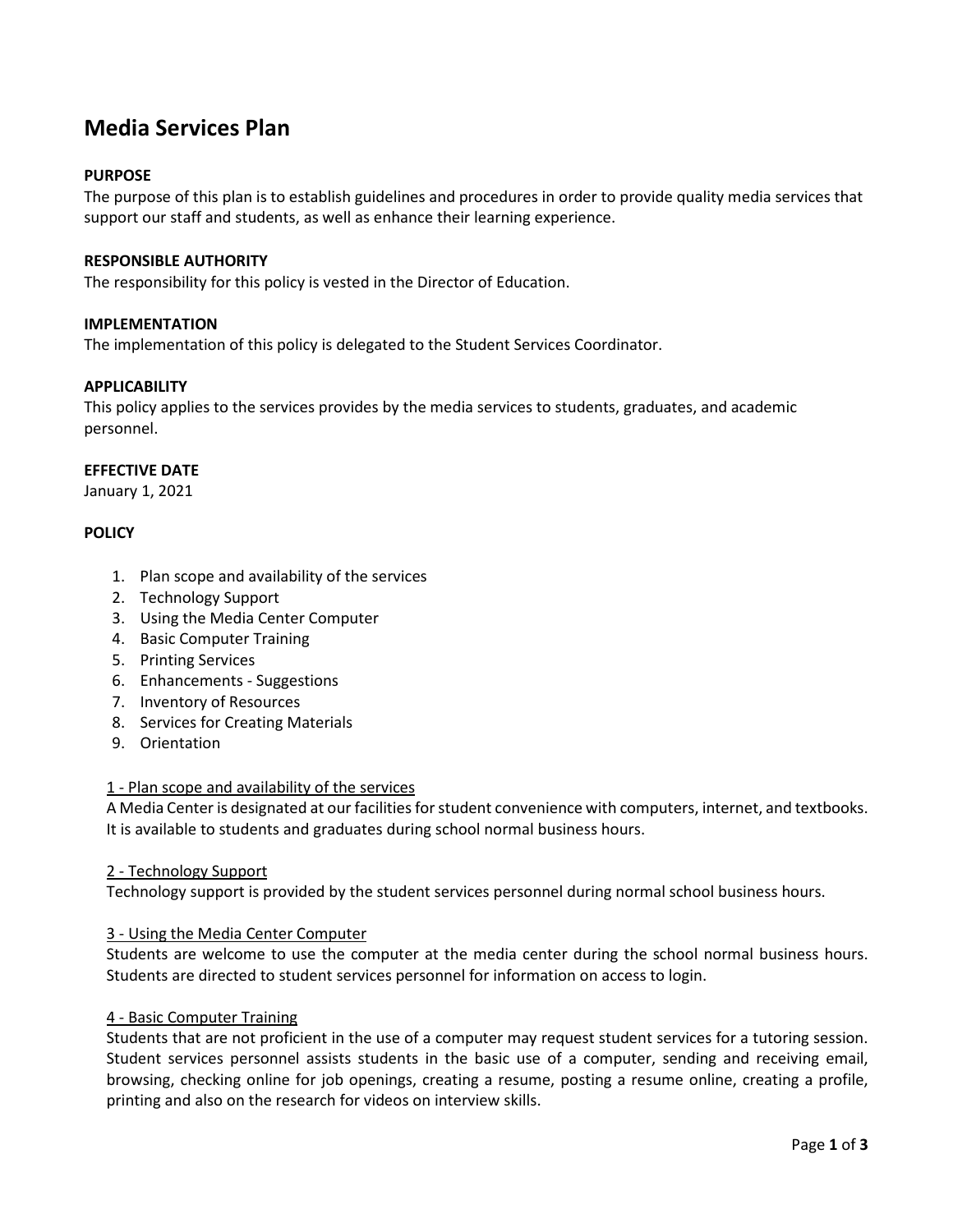## 5 - Printing Services

Students in need to print a job posting, resume, or any other material related to their program of enrollment may request so to student services personnel. Printing of quantities below 20 pages is provided to students for free. For printing quantities over 20, the school will charge the student at \$0.10 per page.

## 6 - Enhancements - Suggestions

Suggestions to media services are always welcome and are taken into consideration quarterly at the Academic Quarterly meeting. Students and personnel may submit their recommendations via email to [info@jtcutsacademy.com](mailto:info@jtcutsacademy.com) Decisions are based on budget and practicality.

## 7 - Inventory of Resources

An inventory of student resources and learning materials is maintained by the Student Services Coordinator and is available to instructors and students at the Media Center. The inventory is revised annually by the Director of Education. Obsolete resources are discarded.

## 8 - Services for Creating Materials

The institution provides faculty with the necessary equipment for creating new materials for their classes, such as computers, printers, copy paper and internet access.

#### 9 - Orientation

Students receive the media services orientation and the time of the enrollment. JT's Cuts Academy staff receives media services orientation at the time of the employment orientation.

## **EQUIPMENT, REPAIR, AND MAINTENANCE PROVISIONS**

The equipment necessary for the implementation of this policy is the responsibility of the School President, who coordinates any repairs, purchases, or updates required. Such requests are to be made directly to the School President via email, who will follow up accordingly.

#### **BUDGET**

The funding necessary for the implementation of this policy is allocated in the school's annual operating budget under the line item "*Academic Department*." Revisions to the funding need approval by the President and Financial Director.

#### **EVALUATION**

This policy is annually evaluated by means of a survey collected from:

- Students and Graduates
- Schools Administrative and academic personnel
- Institutional and Occupational Advisory Committee members

#### Assessment Presentation

This policy's effectiveness is evaluated based on the survey reports and any additional comments submitted at the following meetings:

- Annually at the first Strategic Meeting
- Annually at the Staff and Operations Meeting
- Annually at the Institutional Advisory Committee Meeting